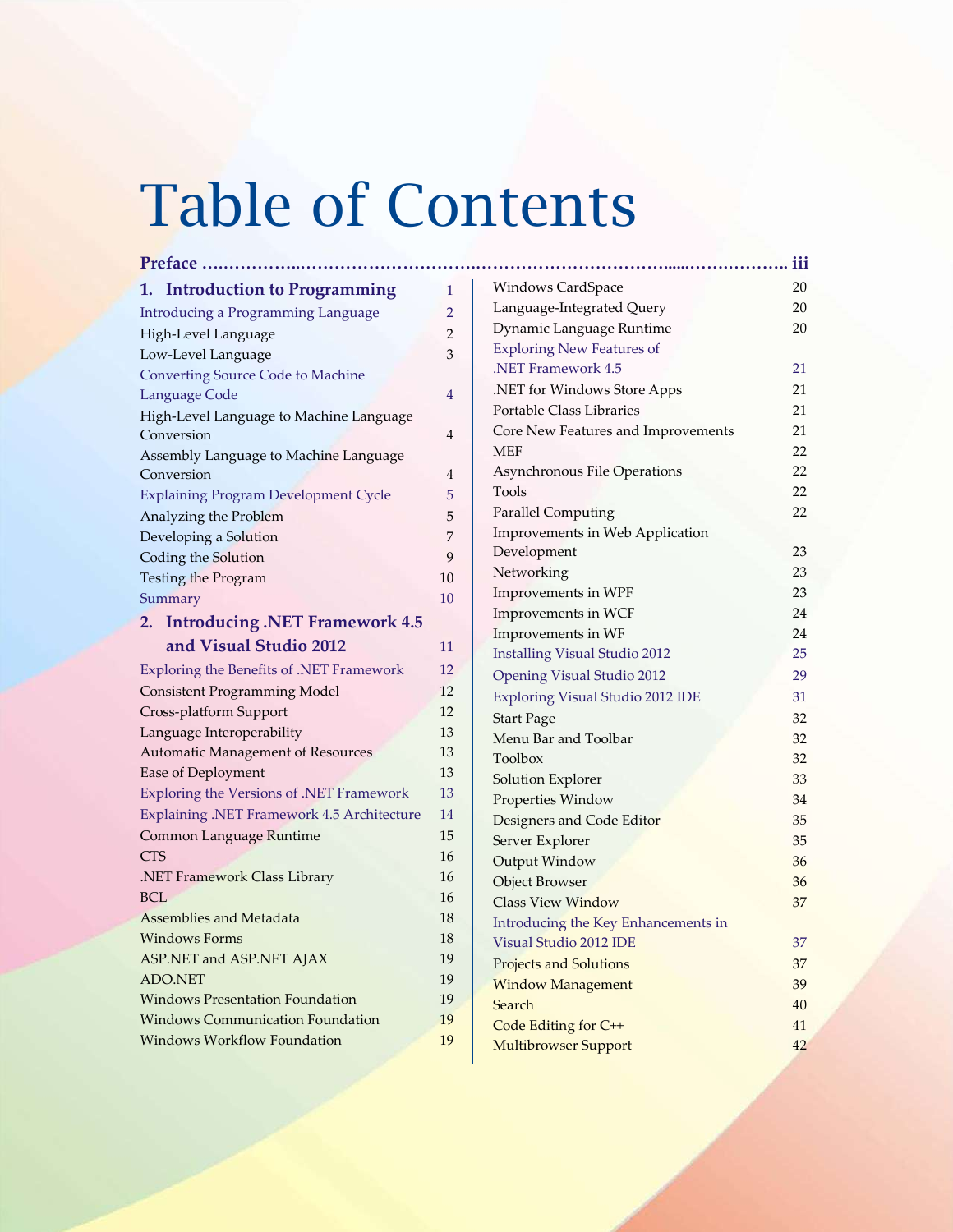## x Comdex .NET 4.5 Programming Course Kit

| 42 |
|----|
| 43 |
| 45 |
| 49 |
|    |
| 49 |
| 49 |
| 52 |
| 55 |
| 57 |
| 60 |
|    |

# **VISUAL BASIC**

| 1. Getting Started with Visual           |    |
|------------------------------------------|----|
| <b>Basic 2012</b>                        | 61 |
| New Features of Visual Basic 2012        | 62 |
| Async and Await                          | 62 |
| Iterators                                | 63 |
| Call Hierarchy                           | 63 |
| Caller Information                       | 63 |
| The Global Keyword in Namespace          |    |
| <b>Statements</b>                        | 63 |
| Code Editing                             | 63 |
| Visual Basic 2012 Keywords               | 63 |
| Operators                                | 65 |
| Arithmetic Operators                     | 65 |
| <b>Assignment Operators</b>              | 66 |
| <b>Comparison Operators</b>              | 66 |
| <b>Concatenation Operators</b>           | 67 |
| Logical and Bitwise Operators            | 67 |
| Miscellaneous Operators                  | 69 |
| <b>Operator Precedence</b>               | 70 |
| Data Types in Visual Basic 2012          | 71 |
| <b>Visual Basic Statements</b>           | 72 |
| <b>Working with Selection Statements</b> | 73 |
| <b>Working with Iteration Statements</b> | 75 |
| <b>Variables</b>                         | 80 |
| Constants                                | 81 |
| Arrays                                   | 81 |
| Enumerations                             | 83 |
| Summary                                  | 84 |
|                                          |    |

### **2. Windows Forms 85**

| <b>Introducing the Form Class</b>      | 86  |
|----------------------------------------|-----|
| Performing Common Form Operations      | 89  |
| Setting the Title of a Form            | 89  |
| Setting the Initial Position and State |     |
| of a Form                              | 90  |
| Hiding the Minimize, Maximize,         |     |
| and Close Buttons                      | 91  |
| Adding Controls to a Form              | 92  |
| Setting the Tab Order of Controls      | 93  |
| Docking and Anchoring Controls         | 94  |
| Adding Forms to a Windows Forms        |     |
| Application                            | 95  |
| Setting the Startup Form               | 98  |
| Creating Always-On-Top Forms           | 98  |
| Showing and Hiding Forms and Controls  | 100 |
| Resizing and Moving Forms and          |     |
| Controls at Run Time                   | 102 |
| <b>Creating Message Boxes</b>          | 103 |
| Using the MsgBox Function              | 103 |
| Using the MessageBox.Show Function     | 106 |
| <b>Creating Input Boxes</b>            | 109 |
| <b>Creating Dialog Boxes</b>           | 110 |
| <b>Handling Events</b>                 | 113 |
| Adding Comments to the Code            | 116 |
| Summary                                | 116 |
| 3. Windows Forms Controls - I          | 117 |
| <b>Introducing the Control Class</b>   | 118 |
| Using the Label Control                | 119 |
| Using the TextBox Control              | 121 |
| Using the Button Control               | 123 |
| Using the RadioButton Control          | 125 |
| <b>Using the CheckBox Control</b>      | 128 |
| Using the ComboBox Control             | 130 |
| Using the ListBox Control              | 133 |
| Using the GroupBox Control             | 136 |
| <b>Using the Panel Control</b>         | 138 |
| Using the PictureBox Control           | 140 |
| Using the Timer Control                | 142 |
| Using the ProgressBar Control          | 144 |
| Summary                                | 146 |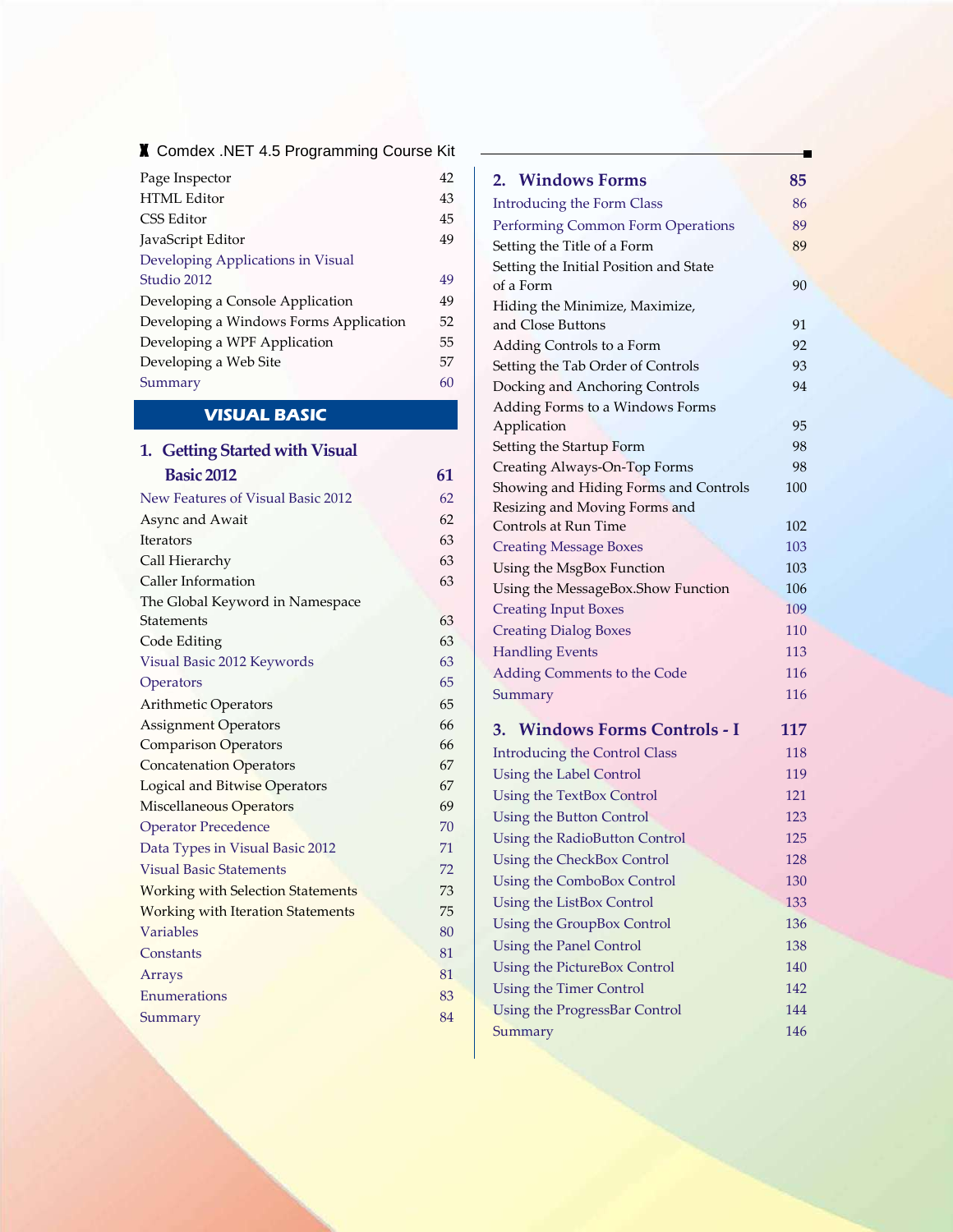Table of Contents **XI** 

| 4. Windows Forms Controls - II                                     | 147 |
|--------------------------------------------------------------------|-----|
| <b>Using the ToolStrip Control</b>                                 | 148 |
| <b>Using the MenuStrip Control</b>                                 | 152 |
| <b>Using the StatusStrip Control</b>                               | 158 |
| <b>Working with Dialog Boxes</b>                                   | 162 |
| Using the FolderBrowserDialog Control                              | 163 |
| Using the OpenFileDialog Control                                   | 165 |
| Using the SaveFileDialog Control                                   | 167 |
| Using the FontDialog Control                                       | 170 |
| Using the ColorDialog Control                                      | 173 |
| Using the PrintDialog and PrintDocument                            |     |
| Controls                                                           | 176 |
| Summary                                                            | 180 |
| <b>5. Windows Presentation</b>                                     |     |
| <b>Foundation</b>                                                  |     |
|                                                                    | 181 |
| Exploring the Improvements in WPF 4.5                              | 182 |
| The Ribbon Control                                                 | 182 |
| Support for Validating Data Synchronously                          |     |
| and Asynchronously                                                 | 183 |
| Support for Binding to Types that<br>Implement ICustomTypeProvider | 183 |
| Support for Fetching Binding Information                           | 183 |
| Data Binding to Static Properties                                  | 183 |
| Support for Accessing Collections on a                             |     |
| Non-UI Thread                                                      | 184 |
| Support for Automatically Updating a                               |     |
| Source of a Data Binding                                           | 184 |
| New VirtualizingPanel Features                                     | 184 |
| Support for Implementing Weak Reference                            |     |
| to an Event                                                        | 184 |
| New Methods Defined in the Dispatcher                              |     |
| Class                                                              | 184 |
| Support for the Use of Markup                                      |     |
| <b>Extensions for Events</b>                                       | 184 |
| Support for Rearrangement of Data on                               |     |
| Modification (Live Shaping)                                        | 185 |
| <b>Improved Performance when Displaying</b>                        | 185 |
| Large Sets of Grouped Data                                         |     |
| Support for the Validation of Data<br>Context Object               | 185 |
| Explaining WPF 4.5 Architecture                                    | 185 |
| The PresentationFramework Component                                | 186 |
| The PresentationCore Component                                     | 186 |
|                                                                    |     |

| WindowsBase                            | 186        |
|----------------------------------------|------------|
| The Milcore Component                  | 186        |
| Describing Types of WPF Applications   | 186        |
| <b>WPF Standalone Applications</b>     | 186        |
| <b>XBAP</b> Applications               | 188        |
| <b>Exploring WPF 4.5 Designer</b>      | 190        |
| Design View                            | 191        |
| <b>XAML View</b>                       | 194        |
| Split View Bar                         | 194        |
| Using XAML in WPF                      | 195        |
| <b>XAML Elements and Attributes</b>    | 195        |
| Namespaces and XAML                    | 197        |
| Markup Extensions                      | 197        |
| <b>Working with WPF Controls</b>       | 198        |
| Using the Ribbon Control               | 198        |
| Using the Grid Control                 | 200        |
| Using the Button Control               | 202        |
| Using the TextBox Control              | 204        |
| Using the PasswordBox Control          | 206        |
| Using the TextBlock Control            | 208        |
| Using the Border Control               | 209        |
| Using the GridSplitter Control         | 211        |
| Using the Canvas Control               | 212        |
| Using the StackPanel Control           | 214        |
| Using the DataGrid Control             | 215        |
| Using the Calendar Control             | 219        |
| Using the DatePicker Control           | 221        |
| Working with Resources and Styles      | 223        |
| Using the Static Resources             | 223        |
| Using the Dynamic Resources            | 225        |
| Defining Styles as Resources           | 227        |
| Summary                                | 228        |
|                                        |            |
| 6. Windows Workflow Foundation         | <u>229</u> |
| Exploring the Improvements in WF       | 230        |
| <b>Workflow Versioning</b>             | 230        |
| Activities                             | 231        |
| <b>Support for Partial Trust</b>       | 231        |
| <b>New Designer Capabilities</b>       | 231        |
| <b>New Workflow Development Models</b> | 234        |
| <b>Explaining WF Architecture</b>      | 235        |
| Workflow                               | 236        |
| Activity                               | 237        |
|                                        |            |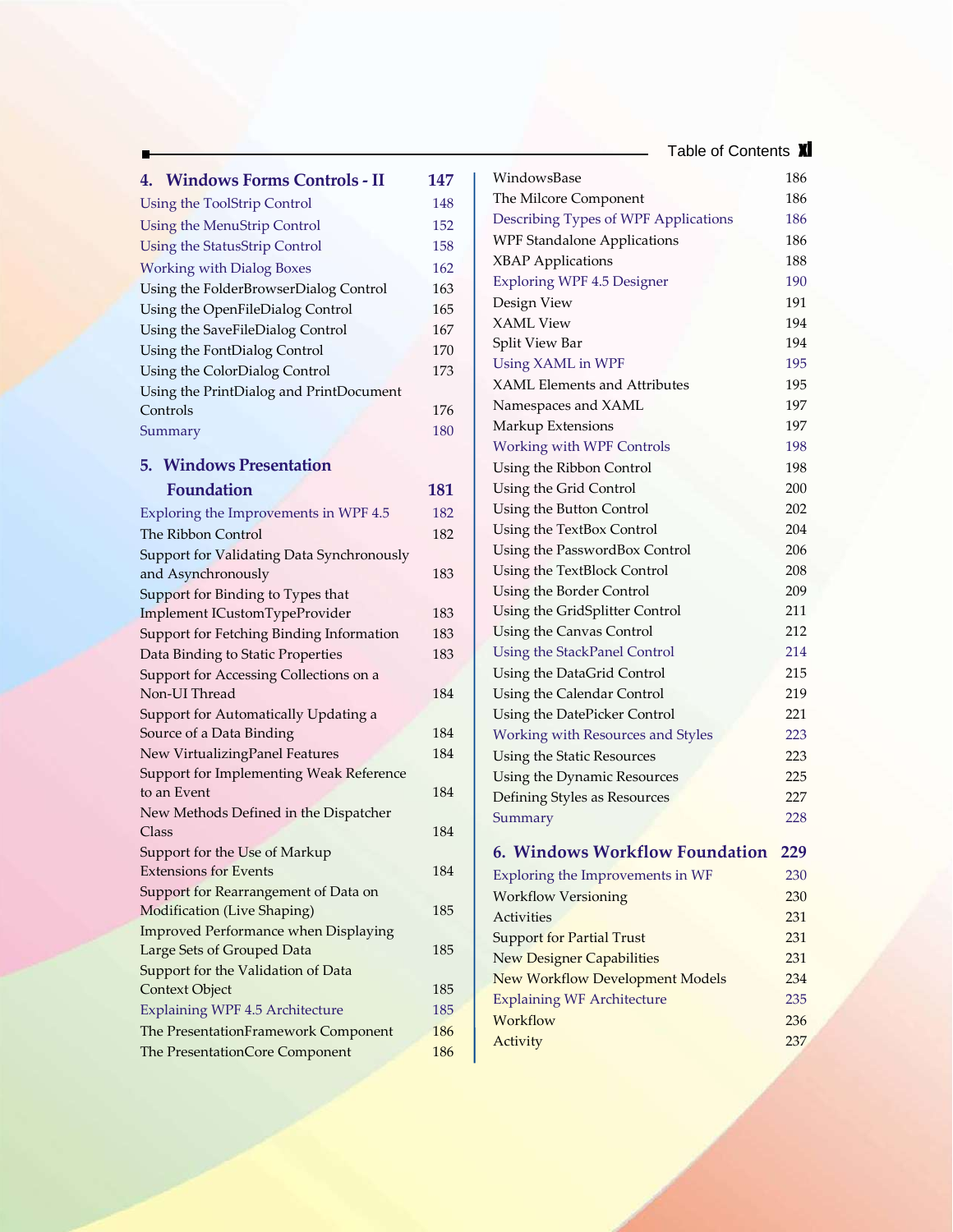**XII** Comdex .NET 4.5 Programming Course Kit

| Built-In Activity Library                    | 237 |
|----------------------------------------------|-----|
| <b>Host Process</b>                          | 237 |
| Runtime Engine                               | 238 |
| <b>Runtime Services</b>                      | 238 |
| <b>Understanding Bookmark Activities</b>     | 238 |
| Developing a Sample Workflow Application     | 238 |
| <b>Implementing Conditions in Workflows</b>  | 240 |
| <b>Creating and Using Custom Activities</b>  | 243 |
| Summary                                      | 248 |
| 7. LINQ in Visual Basic 2012                 | 249 |
| Creating a Simple LINQ Query                 | 250 |
| <b>Working with Standard Query Operators</b> | 251 |
| Sorting Operators                            | 252 |
| Set Operators                                | 255 |
| <b>Filtering Operators</b>                   | 257 |
| <b>Projection Operators</b>                  | 258 |
| <b>Partitioning Operators</b>                | 260 |
| <b>Grouping Operators</b>                    | 262 |
| Join Operators                               | 264 |
| Quantifier Operators                         | 267 |
| <b>Generation Operators</b>                  | 267 |
| <b>Element Operators</b>                     | 268 |
| <b>Conversion Operators</b>                  | 269 |
| <b>Aggregate Operators</b>                   | 269 |
| <b>Equality Operator</b>                     | 270 |
| <b>Concatenation Operator</b>                | 270 |
| Zip Operator                                 | 270 |
| Implementing LINQ to ADO.NET                 | 271 |
| <b>LINQ</b> to DataSet                       | 271 |
| LINQ to SQL                                  | 273 |
| <b>Using Anonymous Types in Queries</b>      | 278 |
| Using Lambda Expressions in LINQ Queries     | 280 |
| <b>Exploring Parallel LINQ</b>               | 283 |
| Summary                                      | 284 |

# **C #**

| 1. Getting Started with C# 2012   | 285 |
|-----------------------------------|-----|
| Exploring New Features of C# 2012 | 286 |
| <b>Async and Await</b>            | 286 |
| <b>Caller Information</b>         | 286 |
| Lambda Expressions                | 287 |
| <b>LINQ Expressions</b>           | 287 |

| Named Arguments                             | 287 |
|---------------------------------------------|-----|
| Overload Resolution                         | 287 |
| <b>Introducing Keywords and Identifiers</b> | 287 |
| Describing Operators and Operator           |     |
| Precedence                                  | 289 |
| Exploring Data Types in C# 2012             | 294 |
| Value Types                                 | 295 |
| Reference Types                             | 297 |
| Pointer Types                               | 298 |
| <b>Explaining Data Type Conversion</b>      | 298 |
| <b>Implicit Conversion</b>                  | 298 |
| <b>Explicit Conversion</b>                  | 299 |
| Describing Variables and Constants          | 300 |
| Declaring Variables                         | 301 |
| <b>Initializing Variables</b>               | 301 |
| Declaring Variables of Nullable Type        | 302 |
| <b>Declaring Constants</b>                  | 303 |
| <b>Working with Arrays</b>                  | 304 |
| Single-Dimensional Arrays                   | 305 |
| Multidimensional Arrays                     | 307 |
| <b>Exploring Control Flow Statements</b>    | 308 |
| <b>Selection Statements</b>                 | 309 |
| <b>Iteration Statements</b>                 | 316 |
| <b>Jump Statements</b>                      | 323 |
| Summary                                     | 326 |
|                                             |     |

# **2. Object-Oriented Programming 327**

| <b>Exploring Basic Principles of</b> |     |
|--------------------------------------|-----|
| <b>Object-Oriented Programming</b>   | 328 |
| Encapsulation                        | 328 |
| Abstraction                          | 329 |
| Inheritance                          | 329 |
| Polymorphism                         | 329 |
| Working with Classes and Objects     | 329 |
| Access Modifiers                     | 330 |
| Classes and Class Members            | 331 |
| Class Objects                        | 332 |
| <b>Constructors and Destructors</b>  | 333 |
| <b>Partial Classes</b>               | 335 |
| <b>Static Classes</b>                | 336 |
| <b>Extension Methods</b>             | 338 |
| <b>Implementing Inheritance</b>      | 339 |
| Defining a Derived Class             | 340 |
|                                      |     |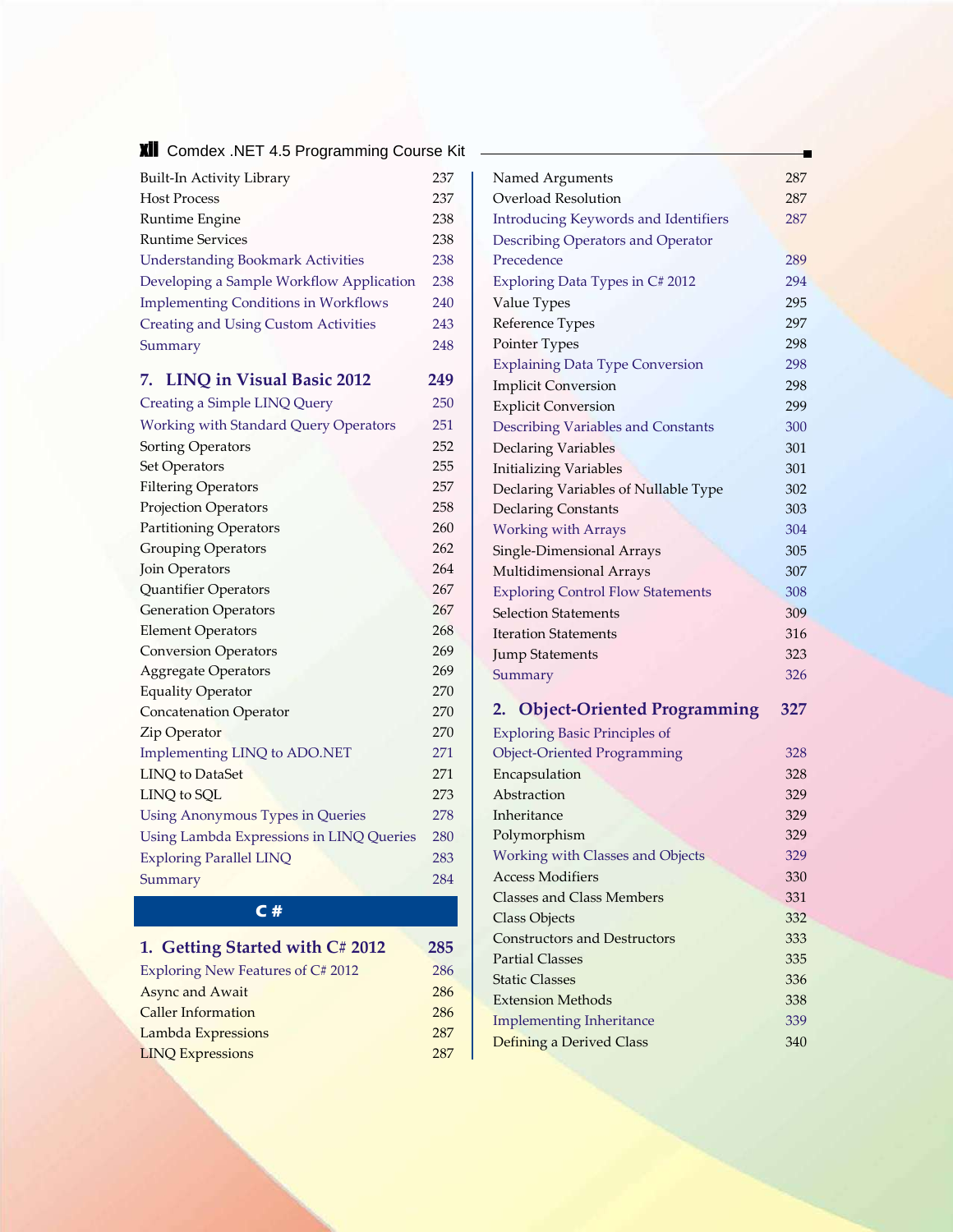Table of Contents **Xiii** 

| Accessing Members of the Base Class        |     |
|--------------------------------------------|-----|
|                                            | 340 |
| <b>Working with Abstract Classes</b>       | 341 |
| <b>Working with Sealed Classes</b>         | 343 |
| <b>Working with Interfaces</b>             | 345 |
| Defining an Interface                      | 345 |
| Implementing an Interface                  | 346 |
| Inheriting an Interface                    | 346 |
| <b>Implementing Polymorphism</b>           | 348 |
| Compile-Time Polymorphism                  | 348 |
| Run-Time Polymorphism                      | 352 |
| <b>Using Structures</b>                    | 354 |
| <b>Using Anonymous Types</b>               | 355 |
| <b>Working with Namespaces</b>             | 356 |
| Summary                                    | 358 |
|                                            |     |
| <b>Dynamic Programming</b><br>3.           | 359 |
| <b>Explaining Dynamic Language Runtime</b> | 360 |
| Working With the Dynamic Type              | 361 |
| Performing Implicit Conversion             | 363 |
| Performing Dynamic Operations              | 364 |
| Creating Objects of the DynamicObject and  |     |
| <b>ExpandoObject Classes</b>               | 366 |
| The DynamicObject Class                    | 366 |
| The ExpandoObject class                    | 367 |
| Summary                                    | 368 |
| 4. Working with ADO.NET                    | 369 |
| <b>Introducing SQL</b>                     | 370 |
| The SELECT Statement                       | 370 |
| The WHERE Clause                           | 371 |
| The BETWEEN Operator                       | 371 |
| The IN Operator                            | 371 |
| The LIKE Operator                          | 371 |
| The DISTINCT Clause                        | 371 |
| <b>Logical Operators</b>                   | 372 |
| The ORDER BY Clause                        | 372 |
| The AS Clause                              | 372 |
| <b>Built-in Functions</b>                  | 372 |
|                                            | 373 |
| The GROUP BY Clause                        |     |
| The HAVING Clause                          | 373 |
| The DELETE Statement                       | 373 |
| The UPDATE Statement                       | 373 |

| The DROP Statement                           | 373        |
|----------------------------------------------|------------|
| <b>Introducing ADO.NET</b>                   | 373        |
| Enhancements in ADO.NET                      | 374        |
| Components of ADO.NET                        | 376        |
| Accessing Data in ADO.NET                    | 378        |
| Establishing a Connection to a Database      | 378        |
| Executing Commands using a                   |            |
| Command Object                               | 380        |
| Adding and Configuring a Data Adapter        | 382        |
| Creating a Dataset                           | 386        |
| Summary                                      | 390        |
| 5.<br><b>Implementing Data Binding</b>       | 391        |
| Data Binding in Windows Forms                | 392        |
| Simple Data Binding                          | 392        |
| Complex Data Binding                         | 396        |
| Data Binding in WPF                          | 402        |
| Data Flow Directions                         | 403        |
| Declaration of Data Binding in WPF           | 403        |
| <b>Binding Sources in WPF</b>                | 407        |
| Summary                                      | 414        |
|                                              |            |
| 6. LINQ in C# 2012                           | 415        |
| Creating a Simple LINQ Query                 | 416        |
| <b>Working with Standard Query Operators</b> | 418        |
| Sorting Operators                            | 418        |
| Set Operators                                | 421        |
| <b>Filtering Operator</b>                    | 423        |
| <b>Projection Operators</b>                  | 425        |
| <b>Partitioning Operators</b>                | 427        |
| <b>Grouping Operators</b>                    | 429        |
| Join Operators                               | 431        |
| Quantifier Operators                         | 434        |
| <b>Generation Operators</b>                  | 434        |
| <b>Element Operators</b>                     | 434        |
| <b>Conversion Operators</b>                  | 435        |
| <b>Aggregate Operators</b>                   | 436        |
| The Equality Operator                        | 436        |
| The Concatenation Operator                   | 437        |
| The ZIP Operator                             | 437        |
| Implementing LINQ to ADO.NET                 | 438        |
| <b>LINQ</b> to DataSet<br>LINQ to SQL        | 439<br>441 |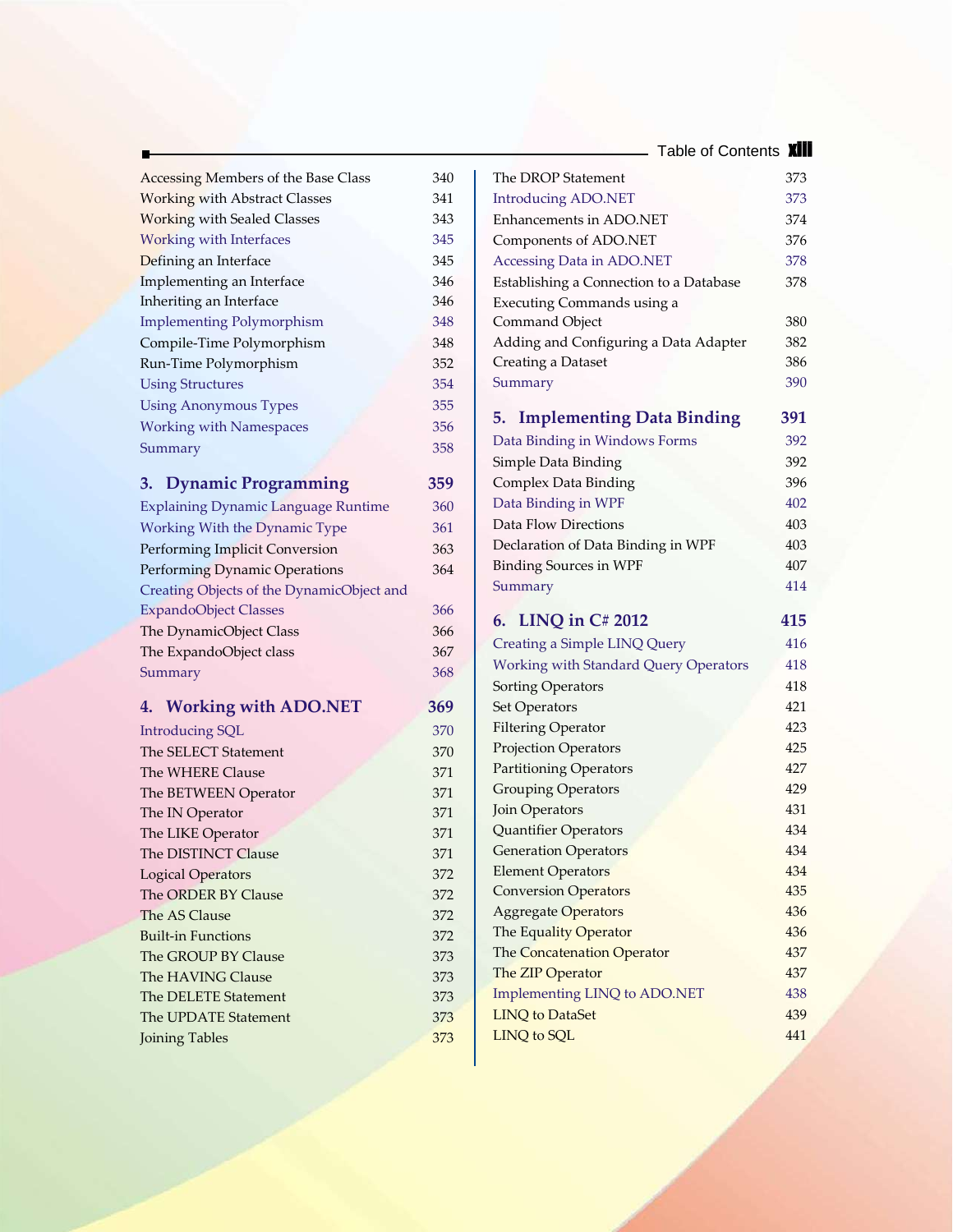**XIV** Comdex .NET 4.5 Programming Course Kit -

| Using Anonymous Types in Queries    | 448 |
|-------------------------------------|-----|
| Using Lambda Expressions in Queries | 450 |
| <b>Exploring PLINQ</b>              | 452 |
| Summary                             | 454 |

# **7. Errors and Exceptions Handling 455**

| <b>Exploring Types of Errors</b>       | 456 |
|----------------------------------------|-----|
| Syntax Errors                          | 456 |
| Runtime Errors                         | 459 |
| Logical Errors                         | 463 |
| <b>Handling Exceptions</b>             | 466 |
| Using the try-catch-finally Statement  | 467 |
| Using the throw Statement              | 470 |
| Using the User-Defined Exception Class | 472 |
| Summary                                | 474 |
|                                        |     |

## **ASP.NET 4.5**

| 1. Introduction to ASP.NET 4.5              | 475 |
|---------------------------------------------|-----|
| <b>Exploring Versions of ASP.NET</b>        | 476 |
| Describing Benefits of ASP.NET              | 476 |
| Robust Database-Driven Functionality        | 477 |
| <b>Faster Execution of Web Sites</b>        | 477 |
| Memory Leak and Deadlock Protection         | 477 |
| Easy Deployment                             | 477 |
| Interoperability                            | 477 |
| Exploring New Features in ASP.NET 4.5       | 478 |
| .NET for Windows Store Apps                 | 478 |
| Portable Class Libraries                    | 478 |
| Core New Features and Improvements          | 478 |
| <b>MEF</b>                                  | 479 |
| <b>Asynchronous File Operations</b>         | 479 |
| Tools                                       | 479 |
| <b>Parallel Computing</b>                   | 479 |
| <b>Improvements in Web Application</b>      |     |
| Development                                 | 480 |
| Networking                                  | 480 |
| <b>Improvements in WPF</b>                  | 480 |
| <b>Improvements in WCF</b>                  | 481 |
| Improvements in WF                          | 481 |
| Exploring ASP.NET 4.5 Web Application       | 482 |
| <b>Explaining ASP.NET 4.5 Coding Models</b> | 484 |
| <b>Implementing Code Sharing</b>            | 485 |
| <b>Using the Code Directory</b>             | 485 |

| Using the Bin Directory                  | 486        |
|------------------------------------------|------------|
| Using the Global Assembly Cache          | 486        |
| Compiling an ASP.NET 4.5 Web Application | 486        |
| Multiple Language Support                | 487        |
| <b>Automatic Compilation</b>             | 487        |
| Flexible Deployment                      | 487        |
| Extensible Build System                  | 488        |
| <b>Understanding Dynamic Compilation</b> |            |
| in ASP.NET 4.5                           | 488        |
| <b>Compiling on First Request</b>        | 488        |
| Recompiling on Change                    | 488        |
| Compiling Dependencies                   | 488        |
| Compiling Output                         | 489        |
| Supporting Multiple Languages            | 489        |
| Optimizing Dynamic Compilation           | 489        |
| Describing the Disadvantages of Dynamic  |            |
| Compilation                              | 489        |
| Summary                                  | 490        |
| <b>2. Standard Controls</b>              | 491        |
|                                          | 492        |
| <b>Introducing the WebControl Class</b>  | 493        |
| <b>Using the Label Control</b>           | 495        |
| <b>Using the TextBox Control</b>         | 497        |
| <b>Using the Button Control</b>          | 500        |
| Using the ImageButton Control            |            |
| Using the ListBox Control                | 503        |
| <b>Using the RadioButton Control</b>     | 507<br>509 |
| Using the CheckBox Control               | 513        |
| <b>Using the Table Control</b>           | 516        |
| <b>Using the Wizard Control</b>          | 521        |
| <b>Using the Calendar Control</b>        | 525        |
| Using the AdRotator Control<br>Summary   | 530        |
|                                          |            |
| <b>3. Navigation Controls</b>            | 531        |
| Working with the SiteMapPath Control     | 532        |
| Using the SiteMapPath Control            | 533        |
| Customizing Appearance of the Site       |            |
| MapPath Control                          | 536        |
| <b>Working with the Menu Control</b>     | 537        |
| <b>Creating Static Menus</b>             | 538        |
| <b>Creating Dynamic Menus</b>            | 540        |
| <b>Working with the TreeView Control</b> | 543        |
| Summary                                  | 546        |
|                                          |            |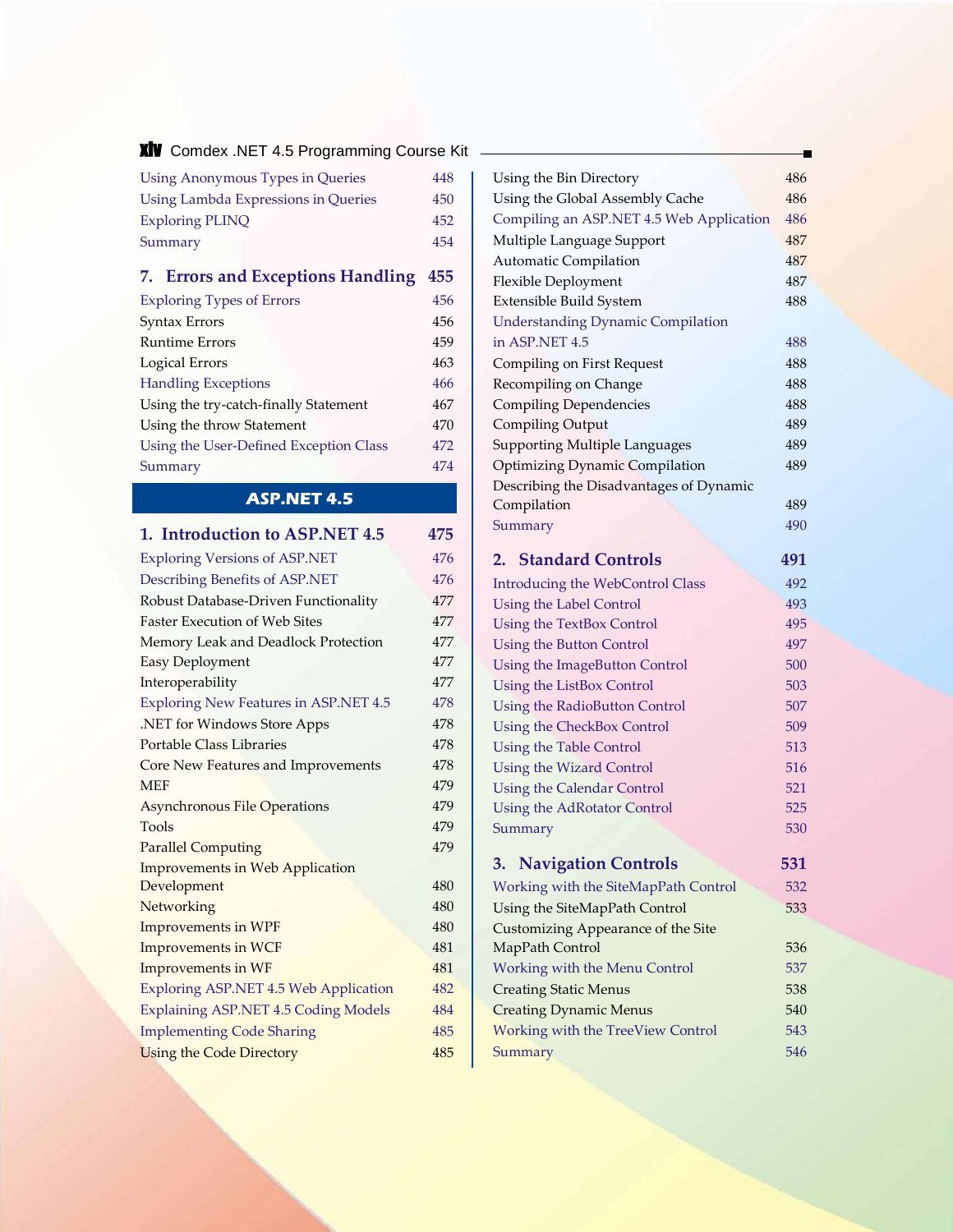| 4. Validation Controls                                                  | 547        |
|-------------------------------------------------------------------------|------------|
|                                                                         | 548        |
| <b>Introducing the BaseValidator Class</b>                              |            |
| Using the RequiredFieldValidator Control                                | 549        |
| <b>Using the RangeValidator Control</b>                                 | 553        |
| Using the RegularExpressionValidator<br>Control                         |            |
|                                                                         | 555        |
| Using the CompareValidator Control                                      | 559        |
| Using the CustomValidator Control                                       | 562        |
| Using the ValidationSummary Control                                     | 565        |
| Summary                                                                 | 568        |
| <b>5. Login Controls</b>                                                | 569        |
| Creating a User Account in ASP.NET 4.5                                  | 570        |
| Using the Login Control                                                 | 572        |
| Using the LoginName Control                                             | 576        |
| Using the LoginView Control                                             | 583        |
| Using the LoginStatus Control                                           | 585        |
| Using the PasswordRecovery Control                                      | 587        |
| Configuring the web.config File for Password                            |            |
| Recovery                                                                | 591        |
| Summary                                                                 | 592        |
|                                                                         |            |
| <b>Database Controls</b><br>6.                                          | 593        |
| Working with ADO.NET                                                    | 594        |
| <b>Exploring Disconnected Data Architecture</b>                         | 594        |
| Accessing Data using ADO.NET                                            | 595        |
| <b>Introducing DataSource Controls</b>                                  | 595        |
| The SqlDataSource Control                                               | 595        |
| The AccessDataSource Control                                            | 598        |
| The ObjectDataSource Control                                            | 601        |
| The XmlDataSource Control                                               | 604        |
| The LinqDataSource Control                                              | 606        |
| The SiteMapDataSource Control                                           | 610<br>611 |
| The EntityDataSource Control<br><b>Working with Data-Bound Controls</b> | 614        |
| Using the GridView Control                                              | 615        |
| Using the DataList Control                                              | 618        |
| Using the DetailsView Control                                           | 620        |
| Using the FormView Control                                              | 624        |
| Using the ListView and DataPager Controls                               | 627        |
| Using the Repeater Control                                              | 630        |
|                                                                         |            |
| Using the Chart Control                                                 | 632        |

| Table of Contents <b>XV</b>                      |     |
|--------------------------------------------------|-----|
| Using the QueryExtender Control                  | 634 |
| Summary                                          | 636 |
| <b>7. WebParts Controls</b>                      | 637 |
| <b>Introducing WebParts Controls</b>             | 638 |
| Using the WebPartManager Control                 | 639 |
| Using the CatalogZone Control                    | 641 |
| Using the WebPartZone Control                    | 643 |
| Using the EditorZone Control                     | 645 |
| Using the ConnectionsZone Control                | 646 |
| Using the ProxyWebPartManager Control            | 648 |
| <b>Creating a Web Application Using WebParts</b> |     |
| Controls                                         | 650 |
| Summary                                          | 656 |
| 8. Master Pages and Themes                       | 657 |
| <b>Creating Master Pages</b>                     | 658 |
| Simple Master Page                               | 658 |
| Nested Master Page                               | 663 |
| <b>Explaining Themes</b>                         | 667 |
| <b>Creating Themes</b>                           | 668 |
| Applying Themes on Controls at Runtime           | 670 |
| Using the StylesheetTheme Attribute              | 673 |
| Summary                                          | 676 |
| 9. Caching in ASP.NET 4.5                        | 677 |
| Caching in ASP.NET                               | 678 |
| <b>Introducing the Cache Class</b>               | 678 |
| <b>Describing Output Caching</b>                 | 679 |
| The Location Attribute                           | 680 |
| The Shared Attribute                             | 681 |
| The VaryByCustom Attribute                       | 681 |
| The VaryByParam Attribute                        | 681 |
| <b>Implementing Output Caching</b>               | 682 |
| Describing Partial-Page Output Caching           | 684 |
| Understanding the Disk Output Cache              | 684 |
| Describing Post-Cache Substitution and           |     |
| <b>Substitution Control</b>                      | 684 |
| Data Caching                                     | 688 |
| <b>Adding Items to Cache</b>                     | 688 |
| <b>Retrieving Data from Cache</b>                | 690 |
| <b>Deleting Items from Cache</b>                 | 690 |
| <b>Implementing Data Caching</b>                 | 690 |